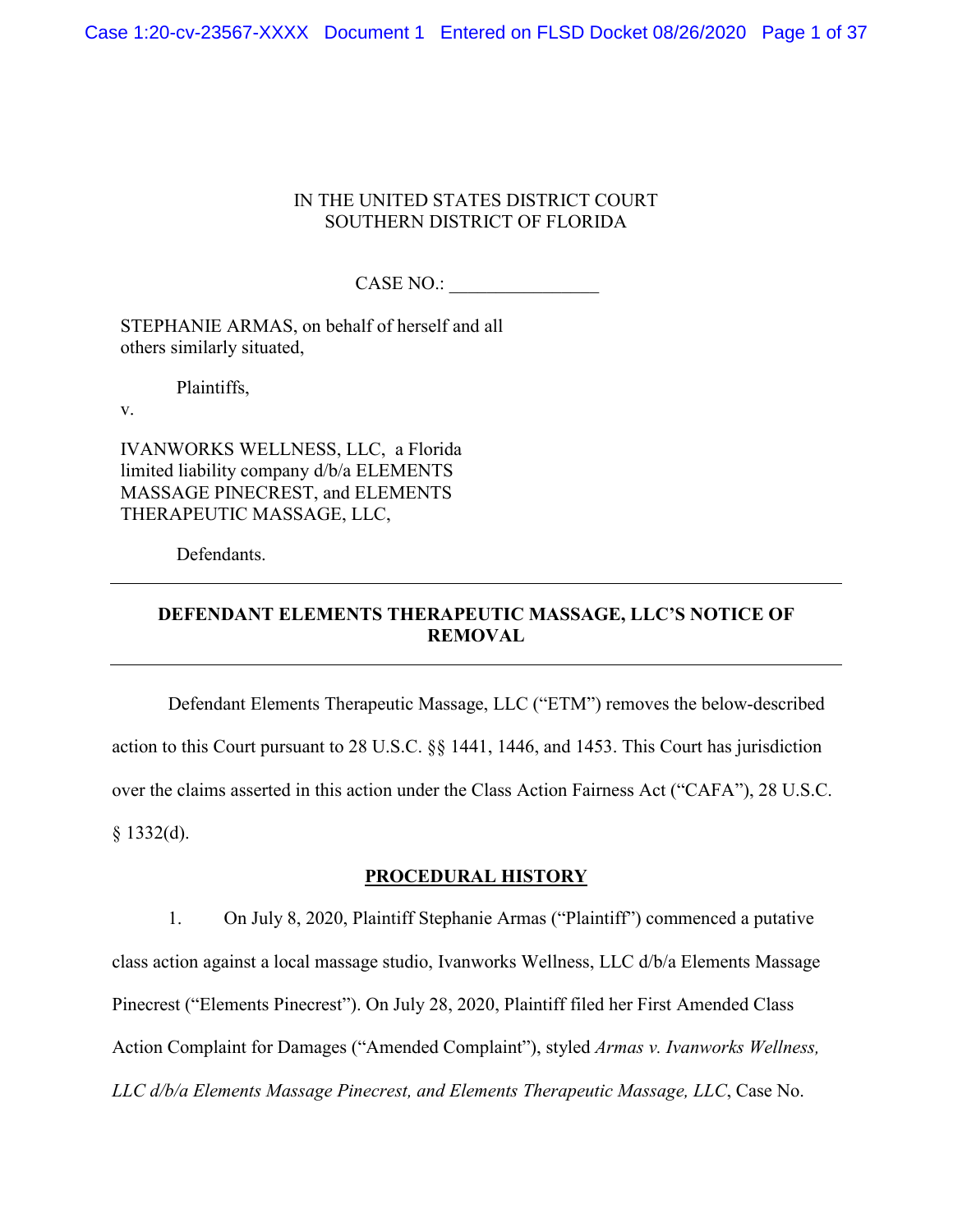2020-014384-CA-01, in the Circuit Court of the Eleventh Judicial Circuit in and for Miami-Dade County, Florida (the "State Court Action"). The Amended Complaint added as a defendant ETM, which operates a franchise business for therapeutic massage studios under the Elements Massage brand. (Ex. A, Decl. of Tyler Moore, ¶ 4.)

2. The Amended Complaint alleges Plaintiff was unable to cancel her membership with Elements Pinecrest during the COVID-19 pandemic, and asserts three claims against Defendants: (1) breach of contract; (2) violations of the Florida Deceptive and Unfair Trade Practices Act ("FDUTPA"); and (3) unjust enrichment. Plaintiff's claims are brought on behalf of herself and a putative nationwide class of "members who attempted to cancel their memberships at Elements Massage locations but were unable to do so," and "members who were continued to be charged for services that Elements Massage locations could not and did not perform," pursuant to provisions 1.220(a), 1.220(b)(1), and 1.220(b)(3) of the Florida Rules of Civil Procedure. (Am. Compl. ¶ 18.)

3. ETM was served with the Amended Complaint on July 27, 2020. This Notice of Removal is thus timely filed within 30 days of receiving the Amended Complaint, as required by 28 U.S.C. § 1446(b).

4. True and correct copies of the Amended Complaint, Summons, and all other process and pleadings served upon ETM in the State Court Action are attached as Exhibits B - D. Plaintiff has not served upon ETM any other process, pleadings, or orders. *See* 28 U.S.C. § 1446(a) (requiring attachment of state court pleadings).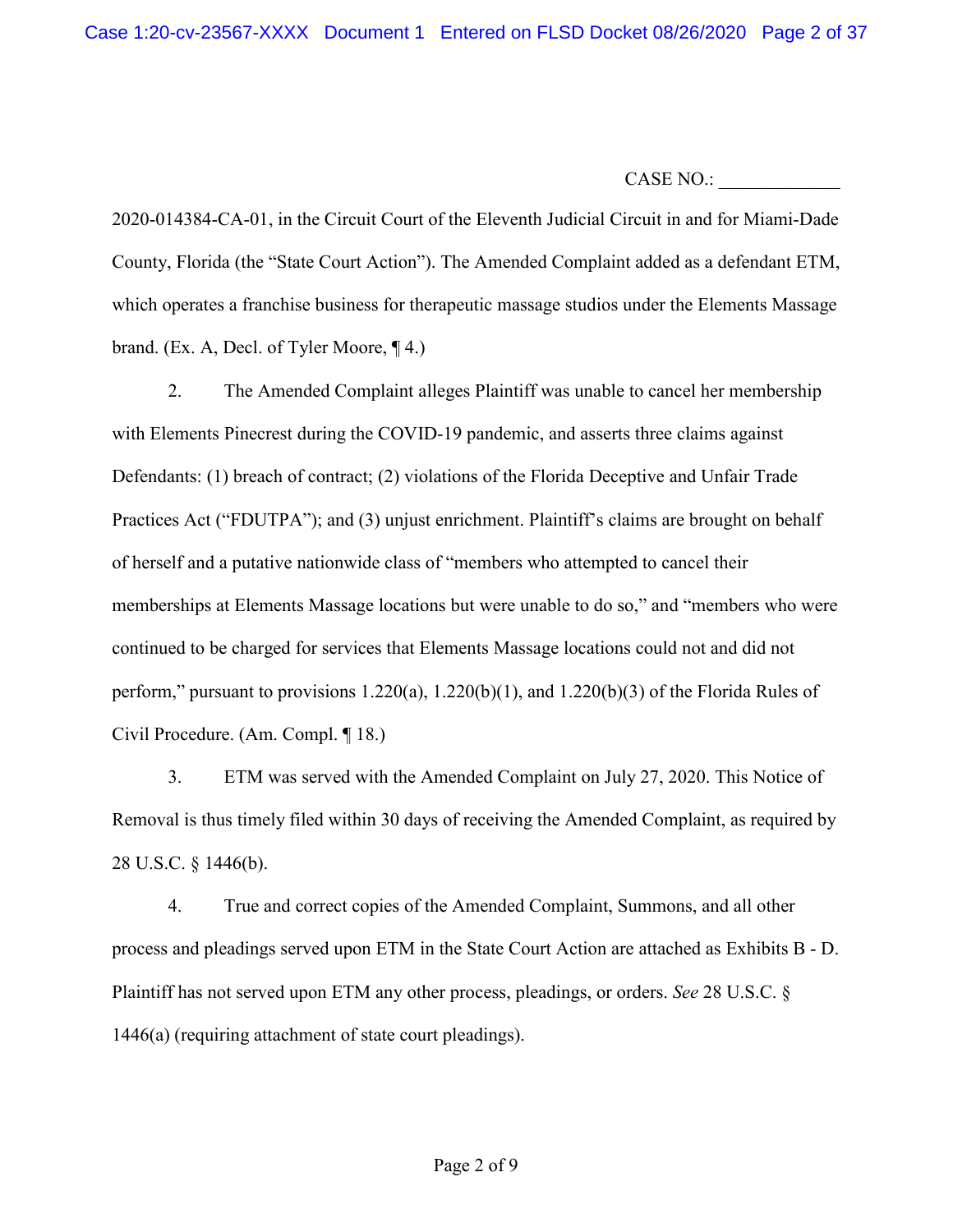5. Venue is proper under 28 U.S.C. § 1441(a) because this Court is the United States District Court for the district embracing the place and county where the State Court Action was pending and where the Amended Complaint was filed.

6. A true and correct copy of this Notice of Removal is being submitted for filing with the Clerk for the Circuit Court of the Eleventh Judicial Circuit in and for Miami-Dade County, Florida, and is being served upon counsel of record for Plaintiff. *See* 28 U.S.C. § 1446(d) (requiring notice to adverse parties and state court).

7. No waiver or admission of fact, including without limitation, the amount of potential damages, is intended by this Notice of Removal, and ETM reserves all rights and defenses under applicable law, including but not limited to the absence of personal jurisdiction over ETM.

#### **GROUNDS FOR REMOVAL**

8. Plaintiff brings this case as a class action pursuant to Florida Rules of Civil Procedure 1.220(a), 1.220(b)(1), and 1.220(b)(3). Thus, removal based on diversity jurisdiction under CAFA is proper where, as here, the putative class contains at least 100 class members, the parties are minimally diverse, and the amount in controversy exceeds \$5,000,000 in the aggregate for the entire class, exclusive of interest and costs. 28 U.S.C.  $\S$  1332(d).

9. By design, CAFA "tracks the general pleading requirement stated in Rule 8(a) of the Federal Rules of Civil Procedure." *Dart Cherokee Basin Operating Co. v. Owens*, 574 U.S. 81, 87 (2014). When a defendant seeks removal under CAFA, it need only file a notice of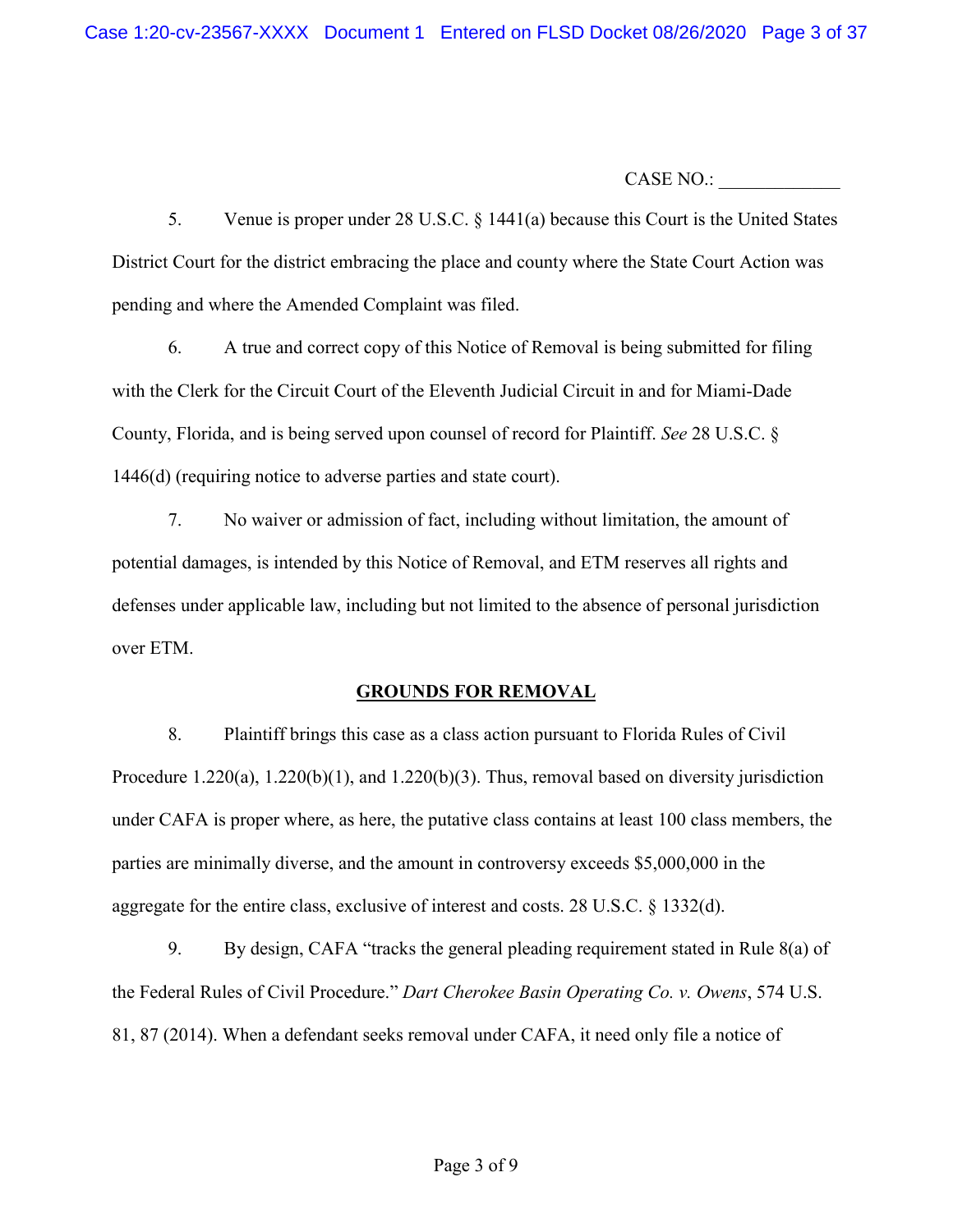removal "containing a short and plain statement of the grounds for removal." *Id.* (quoting 28 U.S.C.  $\S$  1446(a)).

10. "Congress, by borrowing the familiar 'short and plain statement' standard from Rule 8(a), intended to 'simplify the pleading requirements for removal' and to clarify that courts should 'apply the same liberal rules [to removal allegations] that are applied to other matters of pleading.'" *Dart Cherokee*, 574 U.S. at 87 (quoting H.R. Rep. No. 100-889, at 71 (1988)). Accordingly, CAFA's provisions "should be read broadly, with a strong preference that interstate class actions should be heard in a federal court if properly removed by any defendant." *Id.* at 88 (quoting S. Rep. 109-14, at 43 (2005)). Furthermore, no anti-removal presumption applies to class actions invoking jurisdictions under CAFA. *See Scenic Health All., Inc. v. State Farm Mut. Auto. Ins. Co.*, 124 F. Supp. 3d 1291, 1294 (S.D. Fla. 2015) ("Finally, the Court must bear in mind that no anti-removal presumption attends cases invoking CAFA, which Congress enacted to facilitate adjudication of certain class actions in federal court") (internal citation and quotation marks omitted).

11. This putative class action satisfies all the jurisdictional requirements under CAFA. The allegations in the Amended Complaint demonstrate that: (1) the parties are minimally diverse; (2) the proposed nationwide class consists of 100 or more members; (3) the amount in controversy exceeds the \$5,000,000 amount-in-controversy threshold; (4) the primary defendants are not States, State officials, or other governmental entities against whom the district court may be foreclosed from ordering relief; and (5) the exceptions to CAFA do not apply here. *See* 28 U.S.C. § 1332(d).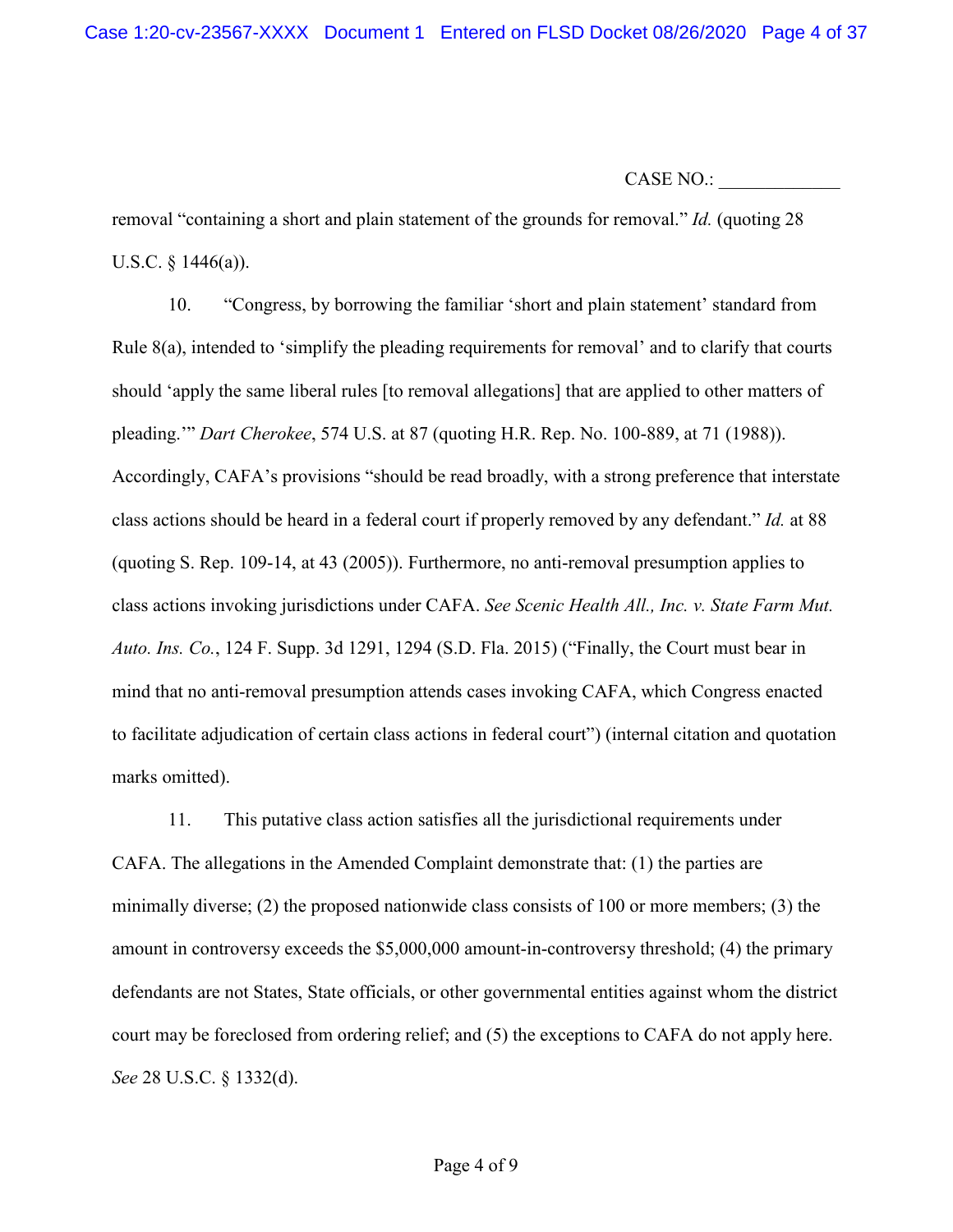CASE NO.: \_\_\_\_\_\_\_\_\_\_\_\_\_

#### **A. There is Sufficient Diversity of Citizenship.**

12. CAFA requires only minimal diversity—at least one plaintiff must be diverse from one defendant. *See Schwartz v. SCI Funeral Servs. of Fla., Inc.*, 931 F. Supp. 2d 1191, 1194 (S.D. Fla. 2013).

13. At the time she filed her Amended Complaint, Plaintiff was a citizen of Florida and a resident of Miami-Dade County, Florida. (Am. Compl. ¶ 1.)

14. Elements Pinecrest is a corporation organized under the laws of the State of Florida, with its principal place of business in Miami, Florida. (*Id.* at ¶ 2.)

15. ETM is a Delaware limited liability company, with its principal place of business in Colorado. (Ex. A, ¶ 3.)

16. Generally, when a case is brought under CAFA, "an unincorporated association is considered to be a citizen of the state in which [it] has its principal place of business and the state under whose laws its organized." *Lewis v. Seneff*, No. 6:07-cv-1245-Orl-22DAB, 2008 WL 3200273, at \*5 (M.D. Fla. Aug. 5, 2008) (citing 28 U.S.C. § 1332(d)(10)).

17. A limited liability company is considered an "unincorporated association" under 28 U.S.C. § 1332(d)(10)). *See id.* (ordering plaintiffs to properly allege the citizenship of two defendant LLC's pursuant to § 1332(d)(10)); *see also Marquez v. GNS & Assocs., Inc.*, No. 17- 00060-CG-N, 2017 WL 4479365, at \*4 (S.D. Ala. June 27, 2017), *report and recommendation adopted*, 2017 WL 4477297 (S.D. Ala. Oct. 5, 2017) (applying § 1332(d)(10) to limited liability company); *Coleman v. Chase Home Fin., LLC*, No. 08-2215(NLS)(JS), 2009 WL 1323598, at \*2 (D.N.J. May 11, 2009) (collecting cases where courts have determined that § 1332(d)(10) applies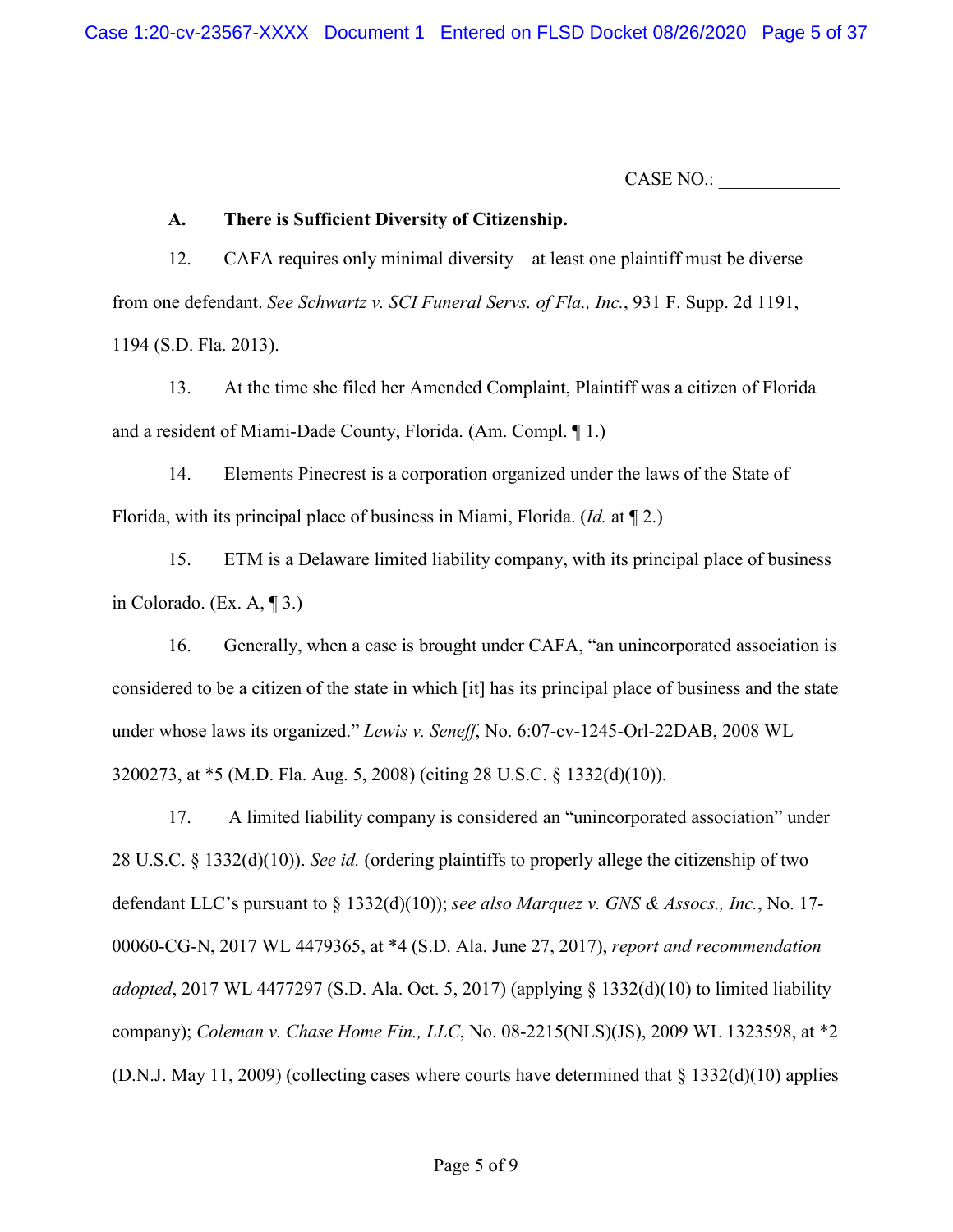to limited liability companies); *Rolling Greens MHP, L.P v. Comcast SCH Holdings L.L.C.*, 374 F.3d 1020, 1022 (11th Cir. 2004) (holding that the general rule for unincorporated entities applies to limited liability companies when determining citizenship); *Adkins v. Family Dollar Stores of Fla., LLC*, No. 3:18-cv-125-J-34PDB, 2018 WL 5312024, at \*1 (M.D. Fla. Oct. 26, 2018) (same).

18. ETM, as a Delaware limited liability company headquartered in Colorado, is thus a citizen of Delaware and Colorado pursuant to §1332(d)(10).

19. Accordingly, because at least one putative class member (Plaintiff) is a citizen of a different state (Florida) than ETM's states of residence (Colorado and Delaware), CAFA's requirement for minimal diversity is satisfied. *See* 28 U.S.C. § 1332(d)(2)(A) (diversity is satisfied under CAFA if "any member of a class of plaintiffs is a citizen of a state different from any defendant").

#### **B. The Putative Class Size Exceeds 100 Members.**

20. CAFA requires that the putative class be comprised of at least 100 persons. 28 U.S.C.  $\S$  1332(d)(5)(B). This requirement is satisfied here.

21. Plaintiff brings this action on behalf of "no less than thousands of members of the Class." (Am. Compl. ¶ 22.) Plaintiff's proposed "[n]ationwide [c]lass" includes "[a]ll members who attempted to cancel their memberships at Elements Massage locations but were unable to do so" and "[a]ll members who were continued to be charged for services that Elements Massage locations could not and did not perform." (*Id.* at ¶ 18.)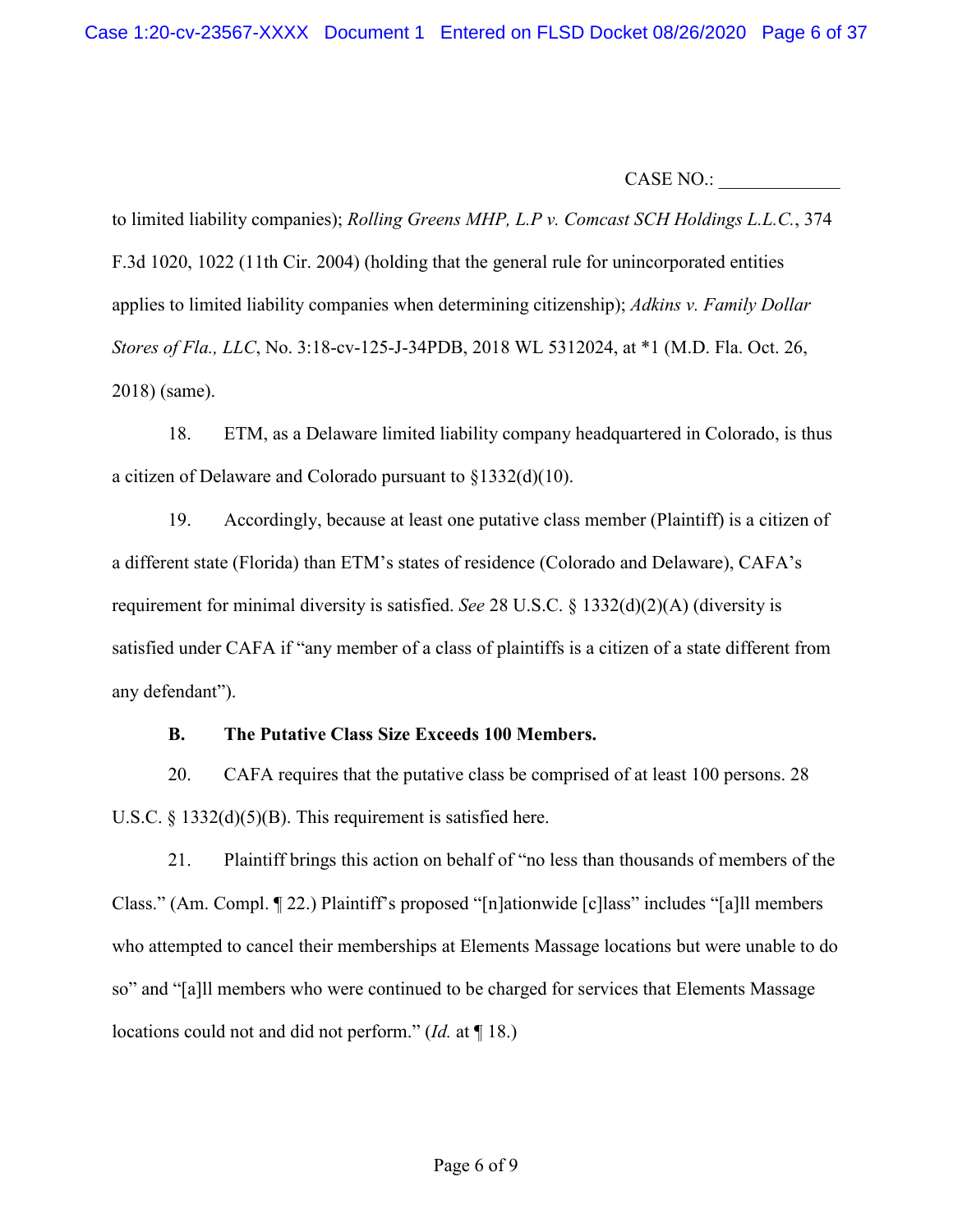22. Based on the face of Plaintiff's Amended Complaint alone, the putative class size exceeds 100 members.

## **C. CAFA's Amount-in-Controversy Requirement Is Satisfied.**

23. To confer subject matter jurisdiction on this Court based on diversity of citizenship, the amount in controversy must exceed the sum or value of \$5,000,000, exclusive of interest and costs. 28 U.S.C.  $\S$  1332(d)(2). Under CAFA, the claims of the individuals comprising a putative class are aggregated to determine if the amount in controversy exceeds the \$5,000,000 jurisdictional threshold. *Id.* § 1332(d)(6).

24. While ETM denies Plaintiff's allegations and denies that she or the putative class are entitled to any relief, in determining the amount in controversy the Court must assume the allegations in the Amended Complaint are true. Further, a defendant's notice of removal need only include a "plausible allegation that the amount in controversy exceeds [this] jurisdictional threshold." *Dart Cherokee*, 574 U.S. at 89. CAFA's amount-in-controversy is satisfied here under these pleading standards.

25. Plaintiff claims that she and the proposed class suffered damages by being charged \$100 a month for services that "could not and were not performed." (Am. Compl. ¶ 44.)

26. There are approximately 250 independently owned and operated Elements Massage locations nationwide, with a total of approximately 110,000 members. (Ex. A  $\P$  4-5.)

27. Due to the COVID-related closures in the states in which ETM's franchisees operate, and the nature of Plaintiff's allegations, the amount in controversy easily exceeds \$5 million and thus satisfies CAFA's amount-in-controversy requirement.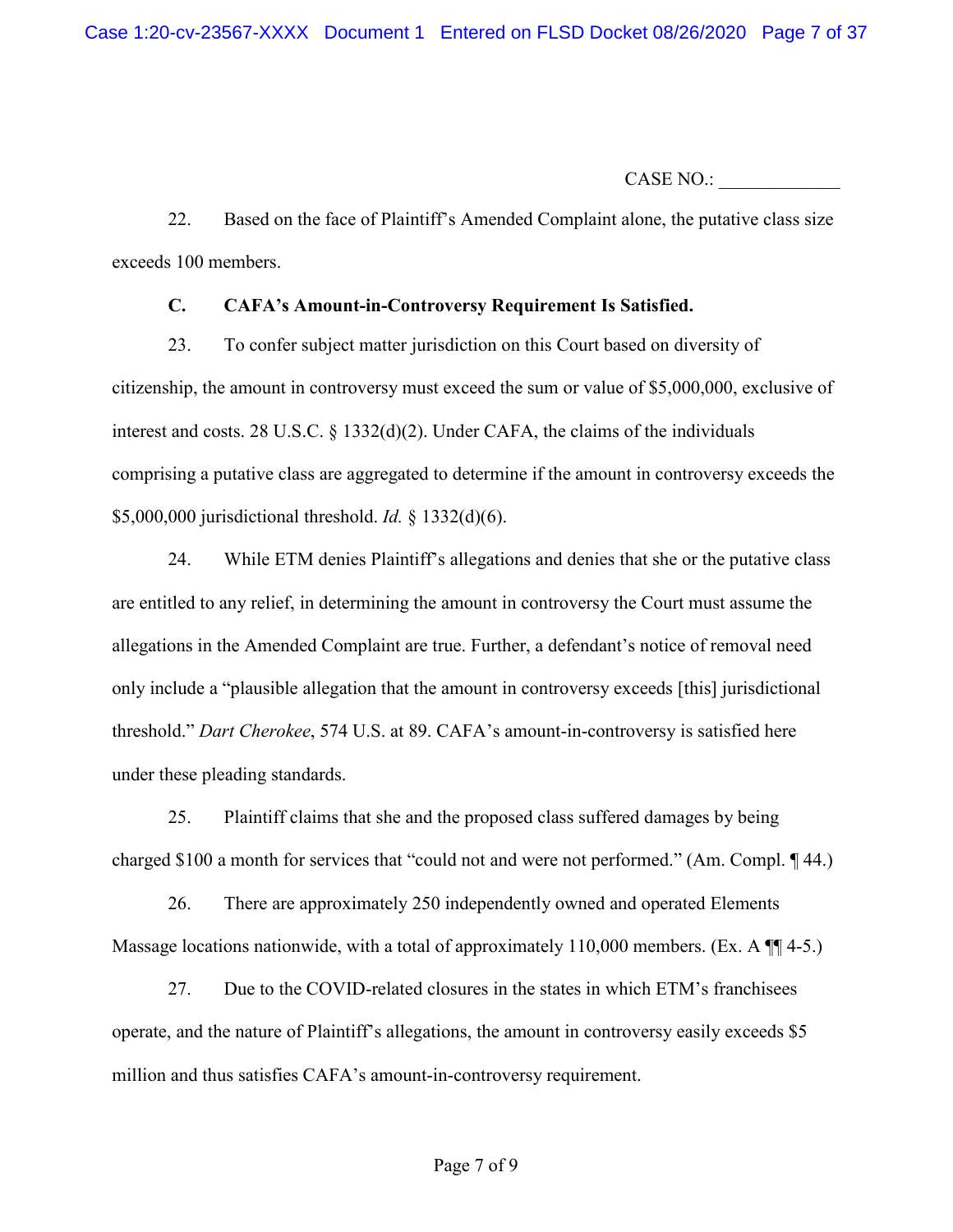| CASE NO.: |
|-----------|
|-----------|

#### **D. Elements Is Not a State, State Official, or Government Entity.**

28. CAFA does not provide a basis for subject-matter jurisdiction when the primary defendant is a State, State official, or other governmental entity against whom the district court may be foreclosed from ordering relief. 28 U.S.C. § 1332(d)(5)(A). Both Defendants named in the Amended Complaint are private entities. This CAFA requirement, too, is satisfied.

## **E. The Exceptions to CAFA Do Not Apply.**

29. Plaintiff bears the burden of establishing the exceptions to CAFA jurisdiction.

*PHLD P'ship v. Arch Specialty Ins. Co.*, 565 F. Supp. 2d 1342, 1343 (S.D. Fla. 2008) ("But once CAFA's jurisdictional requirements are satisfied, the burden shifts to the party opposing removal to establish that one of the exceptions to CAFA applies.)

30. Plaintiff's Amended Complaint demonstrates that none of these exceptions applies. Each of the CAFA exceptions, as a starting point, requires that the primary defendant is an in-state defendant, that a majority of the members of the proposed classes are from Florida, or that all claims in the action relate solely to securities or the internal governance of a business entity. 28 U.S.C. § 1332(d)(3)-(4), (9). Here, Plaintiff alleges a nationwide class with thousands of members located outside of Florida and ETM, the national franchisor, is an out-of-state defendant. (*See* Ex. A ¶ 3.) None of the claims relate to securities or internal governance. Therefore, none of the CAFA exceptions apply.

## **CONCLUSION**

For the foregoing reasons, ETM respectfully gives notice that the State Court Action pending in the Circuit Court of the Eleventh Judicial Circuit in and for Miami-Dade County,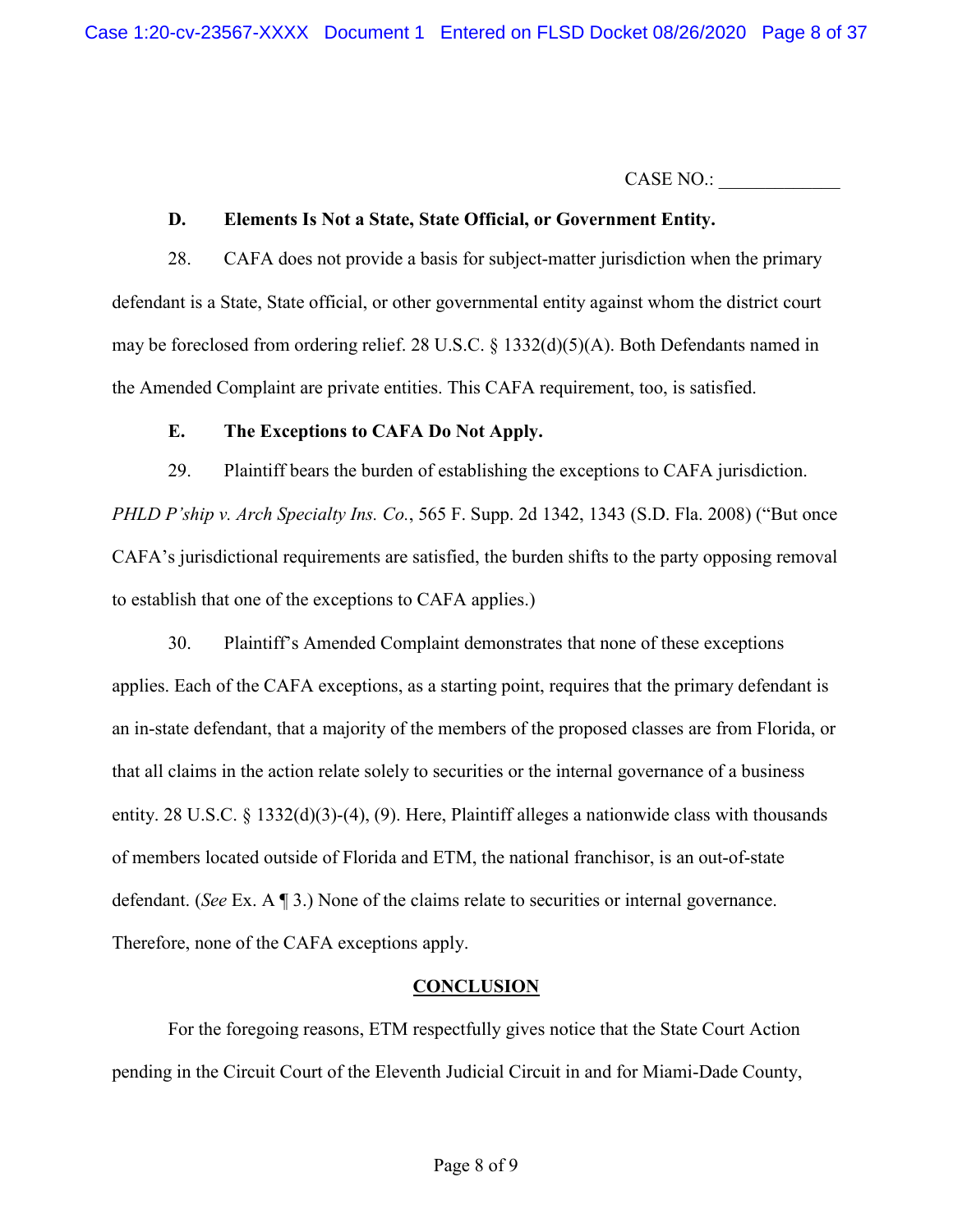Case 1:20-cv-23567-XXXX Document 1 Entered on FLSD Docket 08/26/2020 Page 9 of 37

| CASE NO.: |  |
|-----------|--|
|           |  |

Florida is removed to this Court.

Dated: August 26, 2020 Respectfully submitted,

*s//David M. Buckner*  David M. Buckner Florida Bar No. 060550 [david@bucknermiles.com](mailto:david@bucknermiles.com) Brett E. von Borke Florida Bar No. 0044802 [vonborke@bucknermiles.com](mailto:vonborke@bucknermiles.com) Buckner + Miles 3350 Mary Street Miami, Florida 33133 Telephone: 305.964.8003 Facsimile: 786.523.0485

 Kathryn A. Reilly (*pro hac vice* application pending) Galen D. Bellamy (*pro hac vice* application pending) Nora Y. S. Ali (*pro hac vice* application pending) Wheeler Trigg O'Donnell LLP 370 Seventeenth Street, Suite 4500 Denver, CO 80202-5647 Telephone: 303.244.1800 Facsimile: 303.244.1879 Email: reilly@wtotrial.com bellamy@wtotrial.com ali@wtotrial.com

*Attorneys for Defendant Elements Therapeutic Massage, LLC*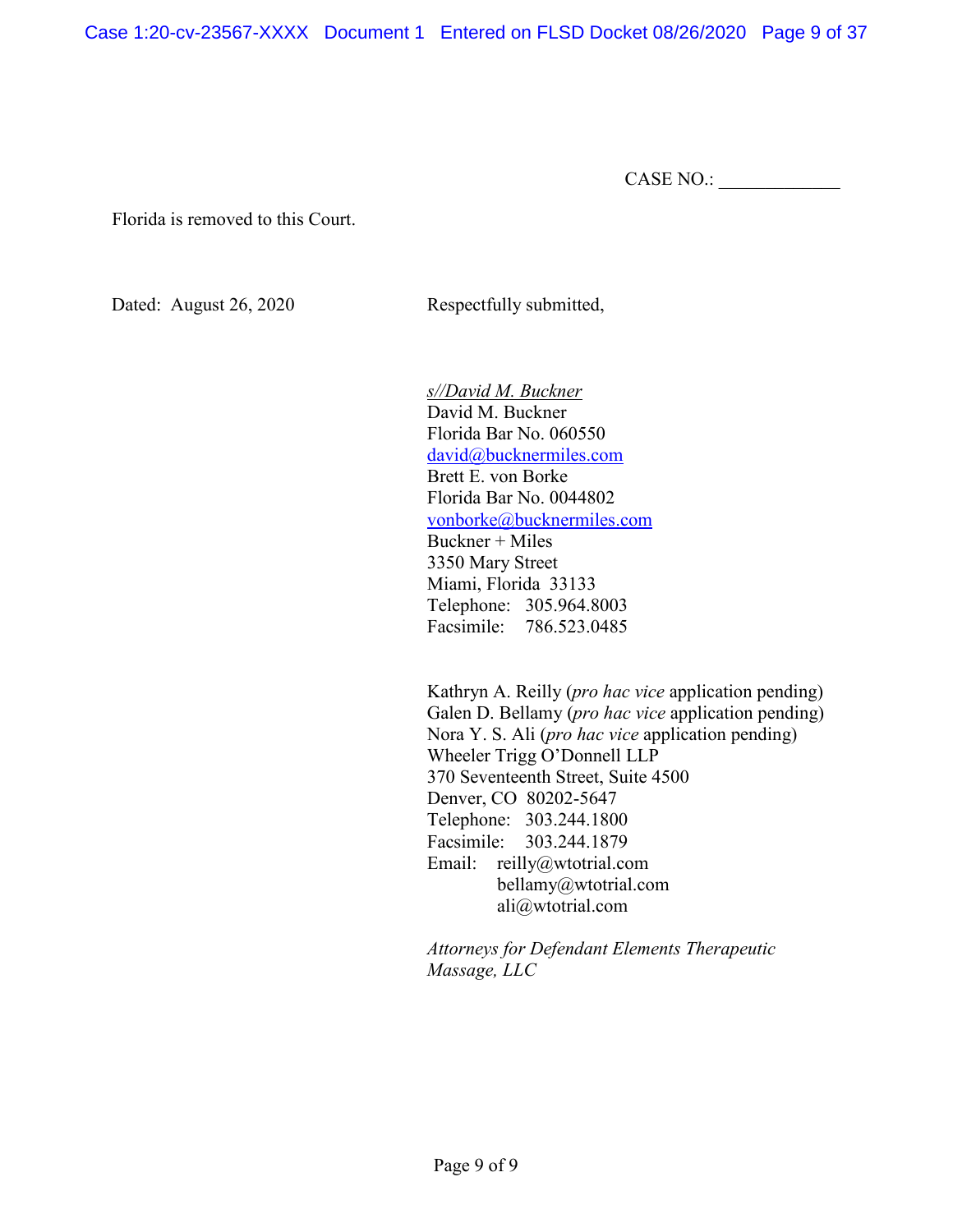# **IN THE CIRCUIT COURT OF THE NINTH JUDICIAL CIRCUIT IN AND FOR MIAMI-DADE COUNTY, FLORIDA**

| Stephanie Armas, on behalf of<br>herself and all others similarly<br>situated                             | <b>GENERAL JURISDICTION</b> |
|-----------------------------------------------------------------------------------------------------------|-----------------------------|
| $Plaintiff(s)$ ,                                                                                          | CASE NO.                    |
| V.<br>Ivanworks Wellness, LLC,<br>a Florida limited liability company<br>d/b/a Elements Massage Pinecrest |                             |

# **PLAINTIFF'S CLASS ACTION COMPLAINT FOR DAMAGES**

Plaintiff Stephanie Armas ("Plaintiff"), individually and on behalf of all others similarly situated (the "Class") hereby brings this action against Ivanworks Wellness, LLC d/b/a Elements Massage Pinecrest (the "Defendant") and alleges as follows:

# **Parties and Jurisdiction**

1. Plaintiff Stephanie Armas is an individual over the age of eighteen, is a resident of Miami-Dade County, Florida and is otherwise *sui juris*.

2. Ivanworks Wellness, LLC is a Florida limited liability company that regularly transacts business in Miami-Dade County, Florida.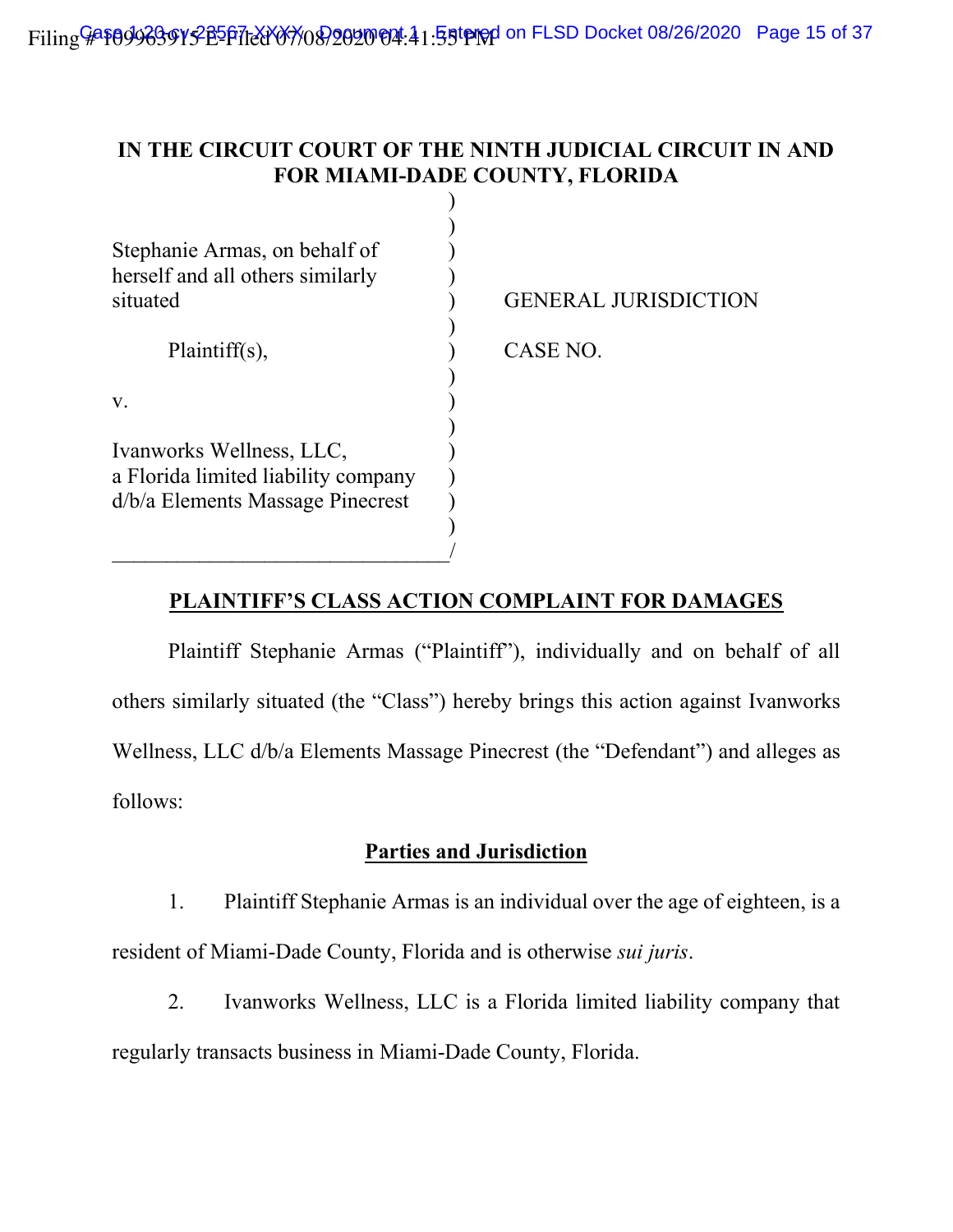3. This is an action in which the amount in controversy, in the aggregrate, exceeds the sum of thirty thousand dollars (\$30,000.00), exclusive of interest, costs, and attorneys' fees.

4. Venue is proper because the parties agreed pursuant their contractual obligations any actions would be brought in the Circuit Court in and for Orange County, Florida.

## **GENERAL ALLEGATIONS**

5. Defendant operates as Elements Massage Pinecrest, offering a subscription based membership plan wherein customers pay a monthly fee of \$100.00 for one massage a month.

6. Plaintiff became a member and began paying \$100.00 a month.

7. On March 9, 2020, Governor Ron DeSantis declared a state of emergency in Florida. That declaration allows the State of Florida "to create a unified command structure . . . and allows, if need be, out of state medical personnel to operate in Florida<sup>"</sup> in order to address and work to contain the disease.

8. On March 19, 2020, pursuant to Emergency Order 7-20, Miami-Dade County Mayor Carlos Gimenez issued an executive order ordering all non-essential retail and commercial establishments closed.

9. In light of the fact that Plaintiff could no longer receive the services bargained for, Plaintiff attempted to cancel her membership but was told that the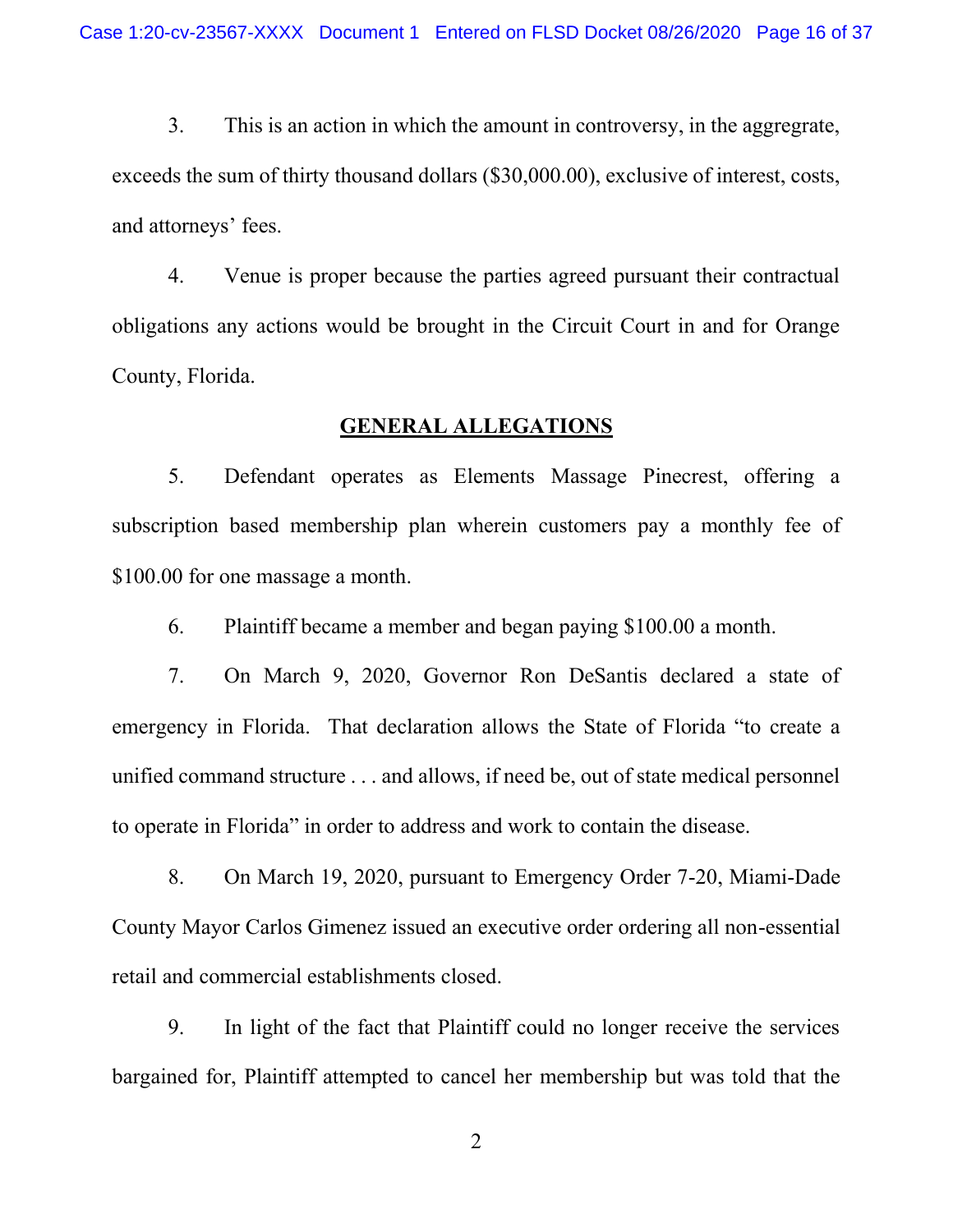only way she could do so was if she physically went to the location and cancelled in person.

10. This was obviously not possible because the massage parlor had been ordered closed.

11. Thus, Defendant continued to charge Plaintiff for three months and refused to cancel the membership.

12. Upon information and belief, Defendant has done the same for countless other members who have attempted to cancel their membership but have been unable to do so.

13. Defendant's actions have caused Plaintiff and the Class harm.

# **CLASS ALLEGATIONS**

14. Plaintiff brings this action on behalf of herself and the following classes, pursuant to provisions  $1.220(a)$ ,  $1.220(b)(1)$ , and  $1.220(b)(3)$  of the Florida Rules of Civil Procedure:

# **Statewide Class**

All members who were attempted to cancel their memberships at Wellness Miami but were unable to do so because of Wellness Miami's draconian policy of requiring in-person cancellations.

All members who were continued to be charged for services that Wellness Miami could not and did not perform.

Excluded from the class are all persons who made a timely election to be excluded from the class, the judge to whom this case is assigned and his/her immediate family, and the attorneys of record.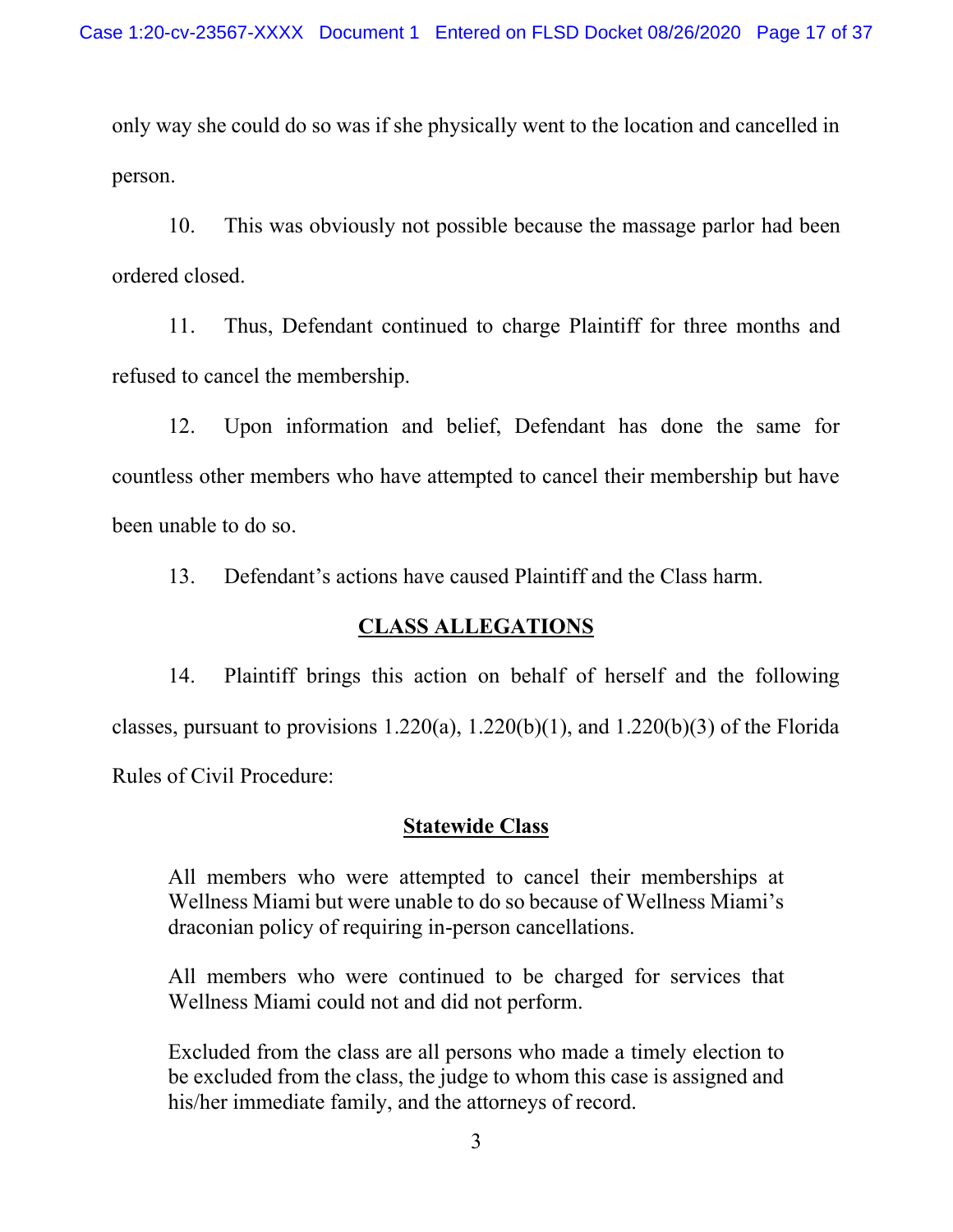15. Plaintiff reserves the right to revise the Class definition based upon information learned through discovery.

16. Certification of Plaintiff's claims for classwide treatment is appropriate because Plaintiff can prove the elements of her claims on a class-wide basis using the same evidence as would be used to prove those elements in individual actions alleging the same claims.

17. This action has been brought and may be properly maintained on behalf of the Class proposed herein under Florida Rules of Civil Procedure 1.220(a), 1.220(b)(1), and 1.220(b)(3).

18. **Numerosity**. Florida Rules of Civil Procedure 1.220(a)(1): The members of the Class are so numerous that individual joinder is impossible. While Plaintiff is informed and believes there are no less than thousands of members of the Class, the precise number of Class members is unknown to Plaintiff but may be ascertained from Defendant's records. Class members may be notified of the pendency of this action by recognized, court approved notice dissemination methods, which may be disseminated by U.S. Mail, email, internet postings, radio and television commercials, and print notice.

19. **Commonality**. Florida Rule of Civil Procedure 1.220(a)(2): This action involves common questions of law and fact. Plaintiff and Class possess the same rights arising contractually and under the laws of the State of Florida. The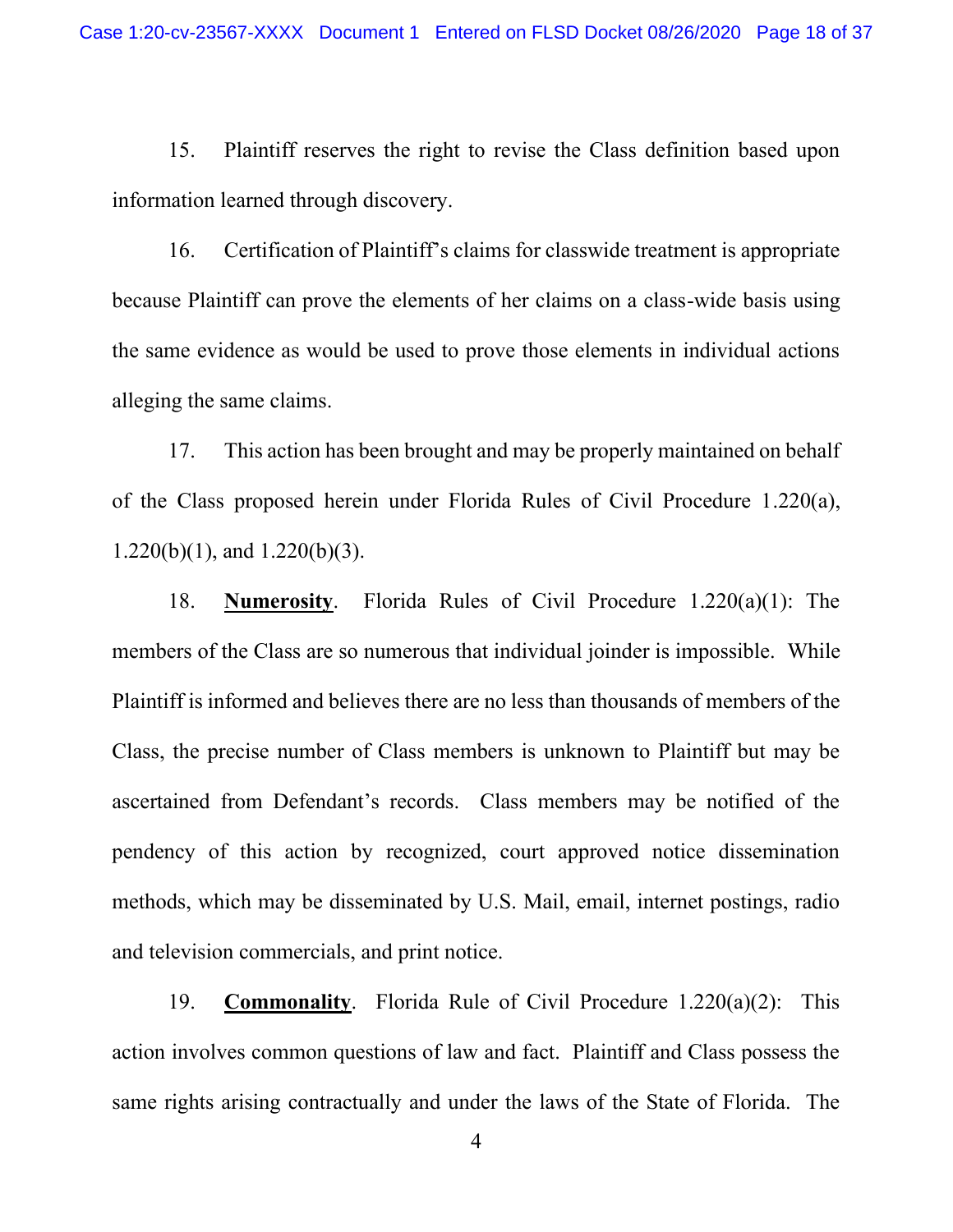claims are predicated on the Defendant's improper and unlawful actions. The damages suffered by the Plaintiff and the Class were caused by the same common course of conduct on the part of the Defendant.

20. The common questions of law and fact, which predominate over any questions affecting individual Class members, include, without limitation:

a. Whether Defendant engaged in the conduct alleged herein;

b. Whether defendant breached its contractual obligations by making it impossible for members to terminate their contracts and/or continuing to charge members for services that were not and could not be performed; and

c. Whether Plaintiff and the Class are entitled to consequential damages and, if so, in what amount.

21. **Typicality.** Florida Rule of Civil Procedure 1.220(a)(3): Plaintiff's claims are typical of other Class members' claims as Plaintiff possess the same interests and suffered the same injuries as the Class, such that there is a sufficient nexus between Plaintiff's claims and those of the Class.

22. **Adequate Representation**. Florida Rule of Civil Procedure 1.220(a)(4): Plaintiff is an adequate class representative because her interests do not conflict with the interests of the other members of the Class. Plaintiff intends to prosecute this case vigorously. Plaintiff has retained the law firm of Armas Bertran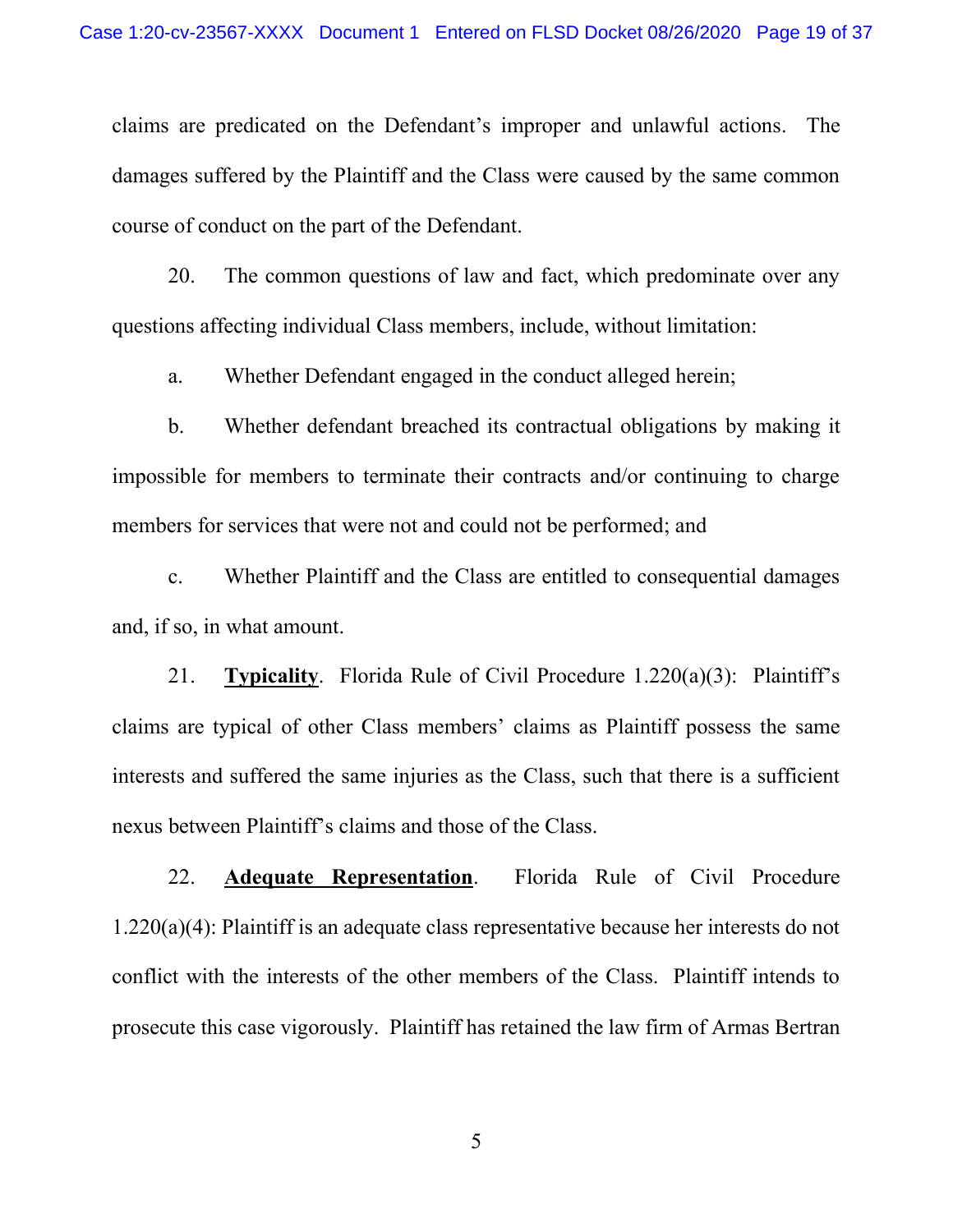Pieri. The Class' interests will be fairly and adequately protected by Plaintiff and her counsel.

23. **Predominance and Superiority**. Florida Rules of Civil Procedure 1.220(b)(1) and 1.220(b)(3): A class action is superior to any other available means for the fair and efficient adjudication of this controversy. The consequential damages suffered by Plaintiffs and the other class members are relatively small compared to the burden and expense that would be required to individually litigate their claims against Defendant, so it would be impracticable for Class members to individually seek redress for Defendant's unfair and deceptive trade practices. Even if Class members could afford individual litigation, the court system could not. Individualized litigation creates a potential for inconsistent or contradictory judgments, and increases the delay and expense to all parties and the court system. By contract, the class action device presents far fewer management difficulties and provides the benefits such as single adjudication, the economy of scale, and comprehensive supervision by a single court.

# **Count I: Breach of Contract**

24. Plaintiff incorporates and realleges the allegations in paragraphs 1 through 23 as if fully set forth herein.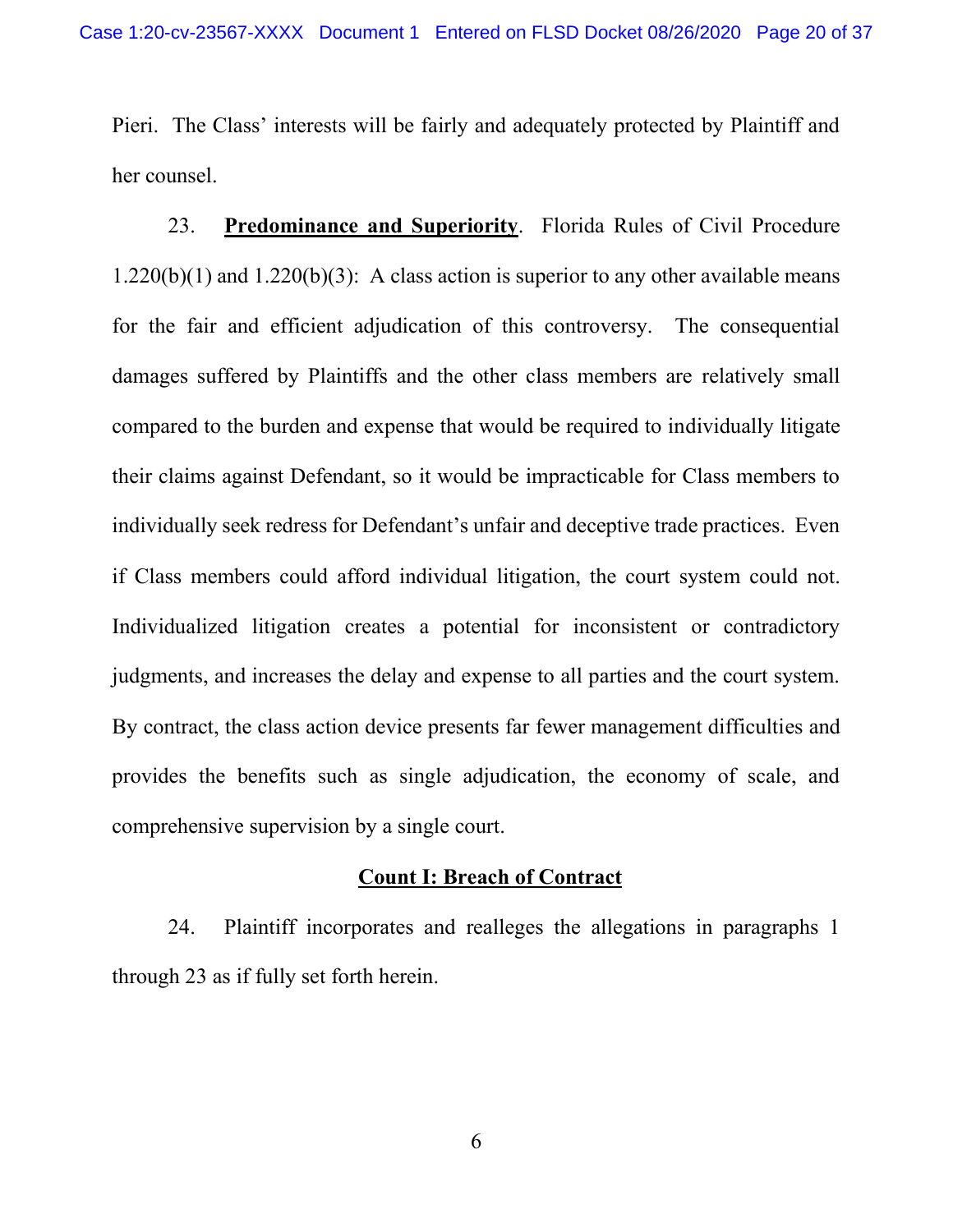25. Defendant had a contract with Plaintiff and the Class by which Defendant was authorized to charge a certain amount monthly in exchange for massage services.

26. Defendant breached those contracts by charging amounts for services that could not and were not performed.

27. Defendant also breached the contract by making it impossible for Plaintiff to cancel the contract by requiring in-person cancellation at a location that was closed due to the pandemic.

28. Plaintiff and the Class have suffered damages as a result.

# **Count II: Violations of Florida's Deceptive** And Unfair Trade Practices Act ("FDUPTA")

29. Plaintiff incorporates and realleges the allegations in paragraphs 1 through 23 as if fully set forth herein.

30. Plaintiff is a consumer within the meaning of Section 501.203, Fla. Stat.

31. Defendant engages in trade and commerce within the meaning of Section 501.203, Fla. Stat.

32. Defendant charged amounts for services that could not and were not performed.

33. As a result of Defendant's deceptive trade practices, Plaintiff was paying for services that were not rendered thus causing Plaintiff significant economic damage.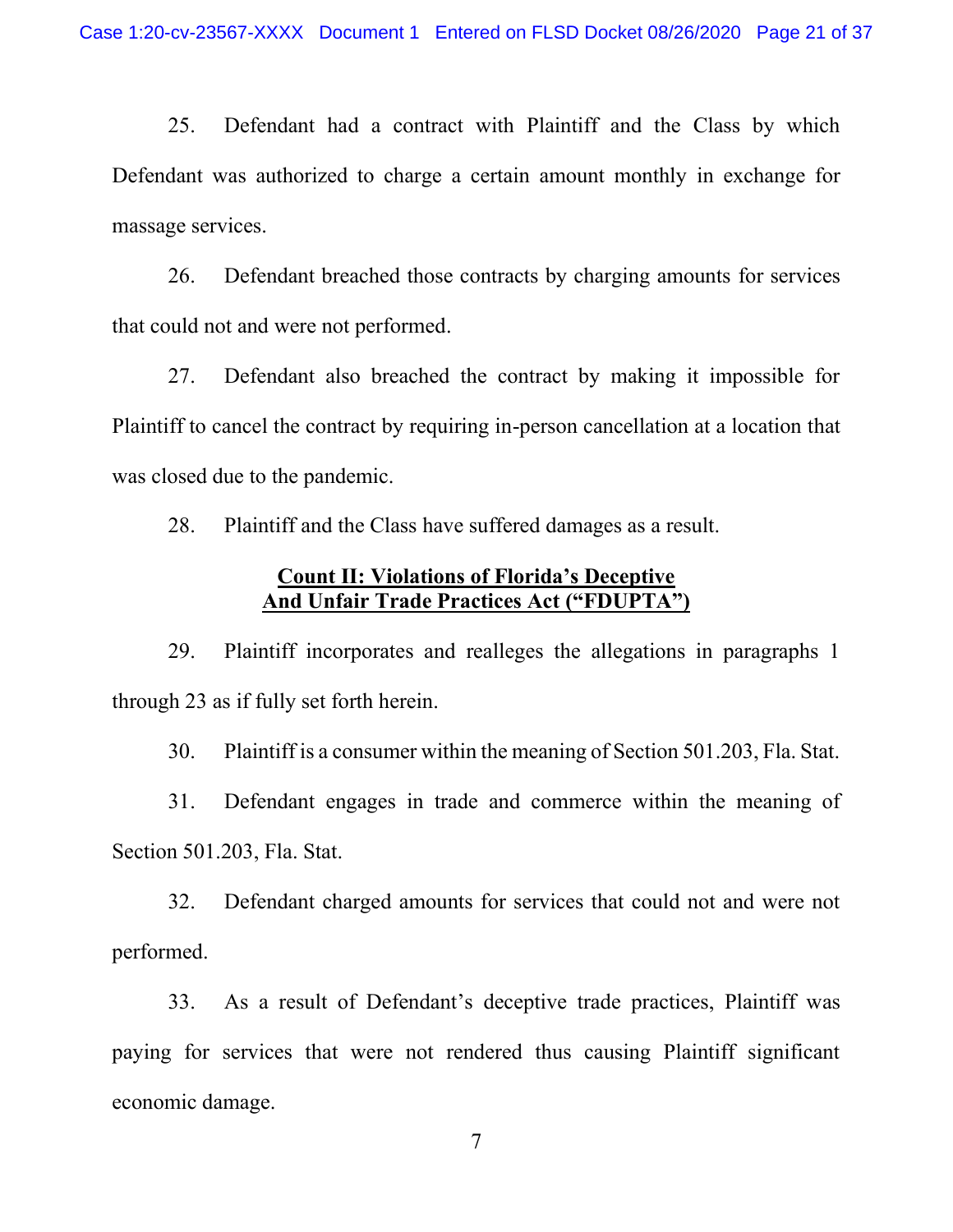34. Defendant's actions were unfair, unconscionable, and deceptive practices perpetrated on Plaintiff which would have likely deceived a reasonable person under the circumstances.

35. Therefore, Defendant engaged in unfair and deceptive trade practices in violation of section 501.201 *et seq*., Fla. Stat.

36. Pursuant to sections 501.211(1) and 501.2105, Fla. Stat., Plaintiff is entitled to recover from Defendant the reasonable amount of attorneys' fees Plaintiff has incurred in representing her interests in this matter.

WHEREFORE, Plaintiff and the similarly situated Class Members respectfully demand judgment against Defendant in the amount equal to their actual damages, plus attorneys' fees and costs, together with any and all statutory damages to which Plaintiffs and the Class Members are entitled.

## **JURY DEMAND**

Plaintiff hereby demands a jury trial on all issues so triable.

Date: July 8, 2020

Respectfully Submitted,

**Armas Bertran Pieri** 4960 SW 72 Avenue Suite 206 Miami, Florida 33155 (305) 661-2021 [ebertran@armaslaw.com](mailto:ebertran@armaslaw.com) [alfred@armaslaw.com](mailto:alfred@armaslaw.com) [fzincone@armaslaw.com](mailto:fzincone@armaslaw.com)